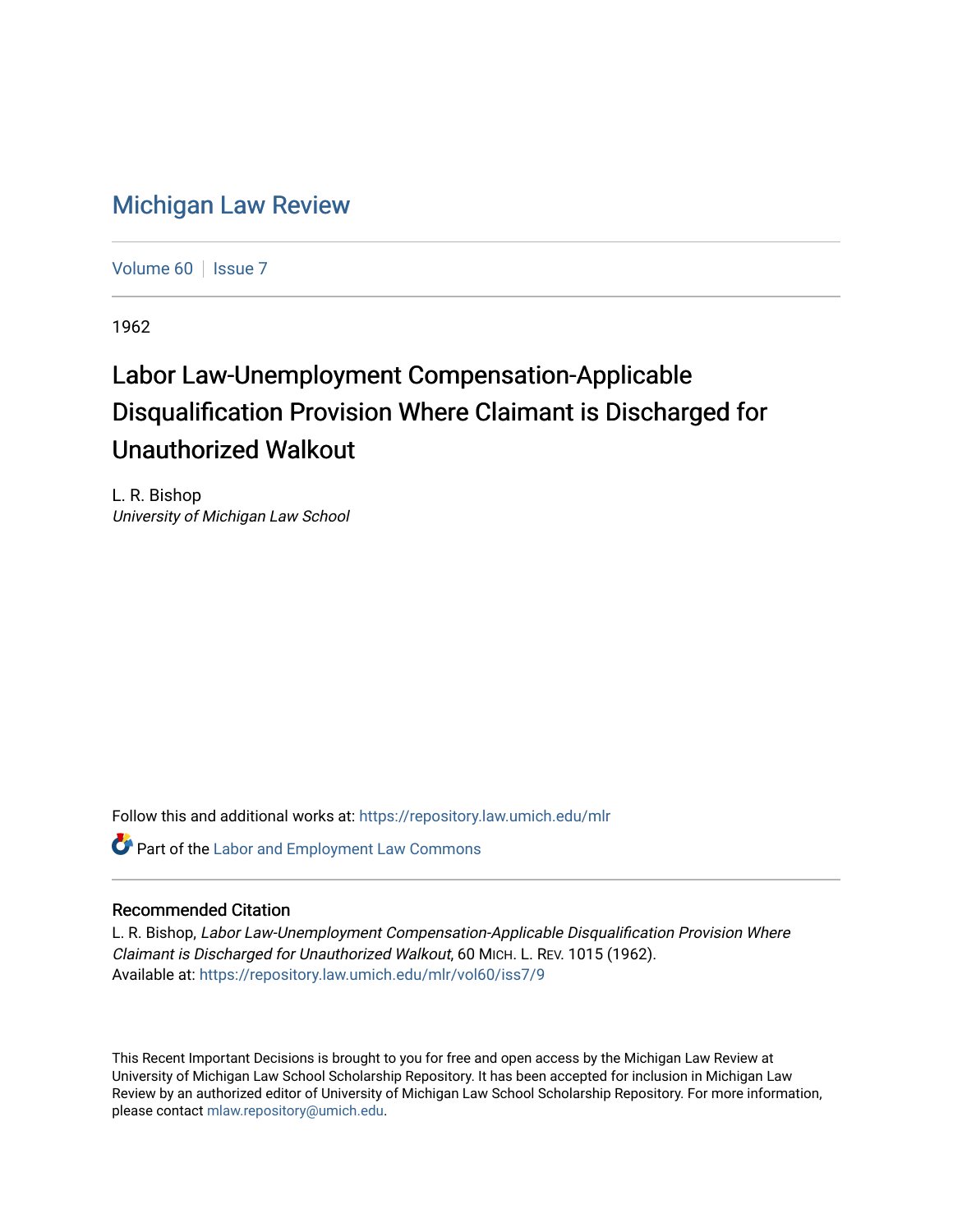LABOR LAW-UNEMPLOYMENT COMPENSATION-APPLICABLE DISQUALIFI-CATION PROVISION WHERE CLAIMANT Is DISCHARGED FOR UNAUTHORIZED WALKOUT-Plaintiff was discharged by his employer for participating in a walkout which was not authorized by the union of which he was a member and which was in violation of the applicable collective bargaining agreement. In passing upon his subsequent application for unemployment compensation, the Appeal Board ruled that he was disqualified from receiving benefits for the duration of his unemployment because his actions had constituted "misconduct" under section 29(1)(a)(2) of the Michigan Employment Security Act.1 The circuit court reversed, holding that the "misconduct" provision did not apply and that plaintiff's acts were properly cognizable under section  $29(1)(b)^2$  which provides for disqualification from benefits only for the duration of the "labor dispute" in which a claimant is engaged. On appeal, *held,* affirmed, two justices dissenting. Where a claimant is discharged for "labor dispute" activities which violate a collective bargaining agreement, the "labor disputes" section of the Employment Security Act governs rather than the "misconduct" section. *Lillard v. Employment Security Comm'n,* 364 Mich. 401, 110 N.W.2d 910 (1961).

The purpose of the Michigan Employment Security Act is to provide economic security for persons unemployed through no fault of their own.<sup>3</sup> This objective is accomplished by requiring an employer to contribute to trust accounts4 from which funds are distributed to those prior employees of his who qualify under the provisions of the  $act<sup>5</sup>$ . The amount of an employer's contribution is dependent upon the depletion of his account through claim payment;6 thus, he is very interested in insuring that no claimant receives benefits to which he is not entitled. An individual otherwise qualified to receive benefits will be disqualified if he is validly discharged for "misconduct" or if his unemployment is due to a "labor dispute."7 A discharge for "misconduct" imposes a disqualification for the duration of the unemployment, whereas one resulting from participation in a "labor dispute" disqualifies only for the weeks in which there was a resulting stoppage of work.8 "Misconduct" involves an intentional and substantial disregard of the standards of behavior which the employer has a right to expect of his employee,<sup>9</sup> contemplating more than mere negli-

- 1 MICH. COMP. LAws § 421.29(l)(a)(2) (Supp. 1956).
- 2 MICH. COMP. LAws § 421.29(l)(b) (Supp. 1956).
- 3 MICH. STAT. ANN. § 502 (1960).
- 4 MICH. COMP. LAws § 421.10 (Supp. 1956).
- 5 MICH. COMP. LAws § 421.28 (Supp. 1956).
- 6 MICH. COMP. LAWS §§ 421.13, .19 (Supp. 1956).
- 7 MICH. CoMP. LAws § 421.29 (Supp. 1956).
- s MICH. COMP. LAws § 421.29 (Supp. 1956).

<sup>9</sup>Boynton Cab Co. v. Neubeck, 237 Wis. 249, 260, 296 N.W. 636, 640 (1941). The courts in Michigan, as well as in many other jurisdictions, accept the definition of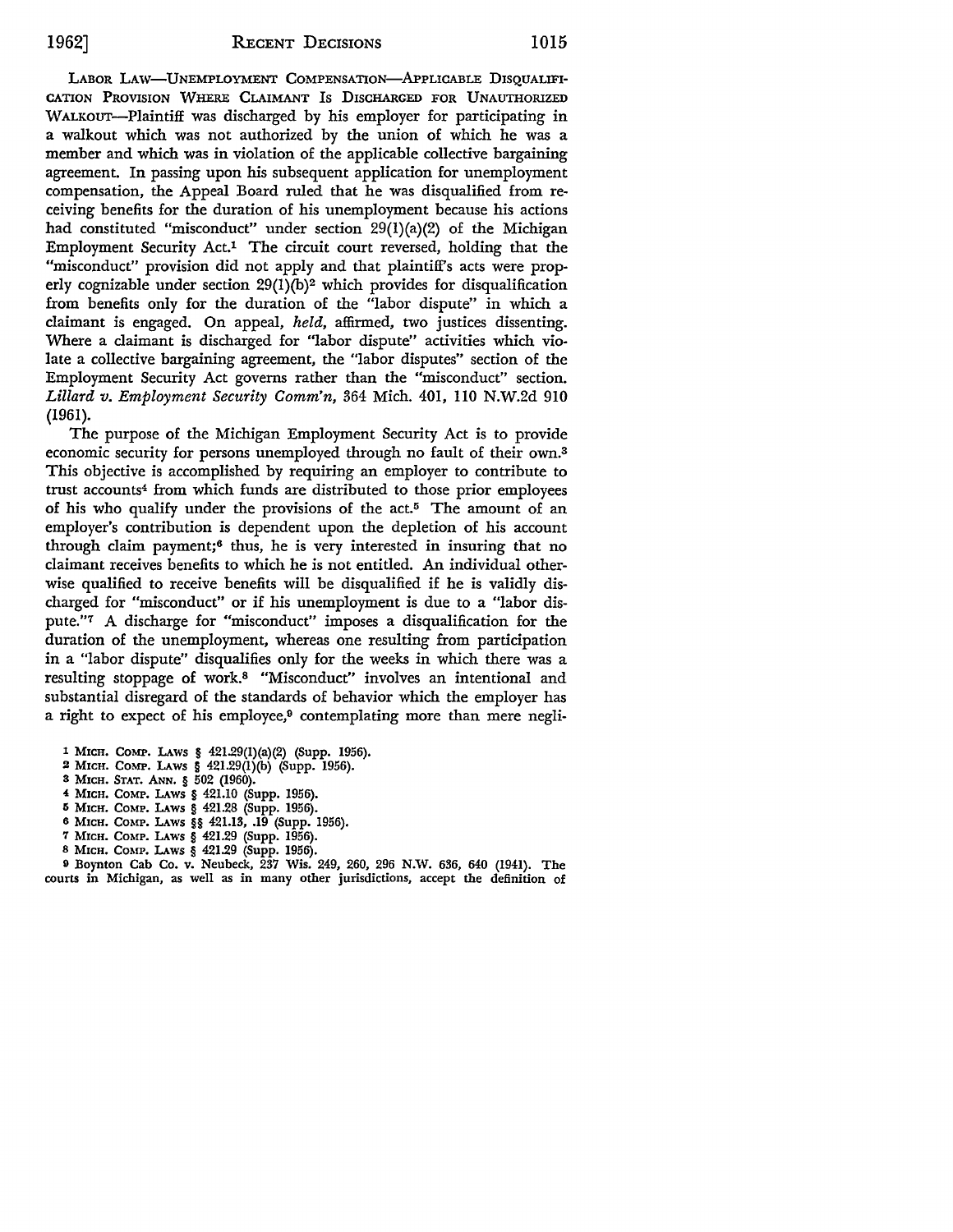gence or substandard conduct,10 and must be connected with the employee's work.11 Because of its serious ramifications, substantial evidence must be adduced to support its allegation, with the burden of proof being on the employer.12 Violation of company rules, frequent absences or tardiness, insubordination, and dishonesty have been held to constitute "misconduct."13 No uniform definition of a "labor dispute"14 has been developed, but in general the term includes a walkout or stoppage of work incident to a controversy between an employer and his employees regarding matters connected with the employment.<sup>15</sup>

It can easily be recognized that there is no inherent conceptual inconsistency between finding that the actions of an employee engaged in a "labor dispute" also constituted "misconduct." Thus an employee who leaves his job without permission, refuses to take orders, or is insubordinate, all of which are often involved in a "labor dispute," has generally been held guilty of "misconduct."16 Even before the principal case, however, the Michigan Supreme Court, in overruling a prior decision,<sup>17</sup> held that an employee's participation in an unauthorized walkout in violation of a collective bargaining agreement was not "misconduct."18 In justifying this conclusion the court asserted that it was not the proper function of the court to review the merits of a "labor dispute" in an unemployment compensation case, and that such a review would be necessary to determine whether the employee's actions involved "misconduct."<sup>19</sup> It further stressed the fact that the penalty of discharge provided for in the collective bargaining agreement had been applied and that it would not impose the additional penalty of a "misconduct" disqualification.2° Neither of these reasons is persuasive, with the court apparently attempting merely to rationalize its result. A holding that, in the context of a labor

misconduct set forth in this case. E.g., Cassar v. Employment Security Comm'n, 343 Mich. 380, 406, 72 N.W.2d 254, 258 (1955); IA CCH UNEMPLOYMENT INS. REP. 1970 (1961).

10 Boynton Cab Co. v. Neubeck, *supra* note 9.

11 MICH. CoMP. LAws § 421.29 (Supp. 1956).

12 1A CCH UNEMPLOYMENT INS. REP.  $\P$  1970 (1961).

13 *Ibid.* 

14 IA CCH UNEMPLOYMENT INS. REP. [ 1980 (1961).

15 Principal case at 420, 110 N.W.2d at 919.

16 1A CCH UNEMPLOYMENT INS. REP. **[401]** 1970 (1961); 5 CCH UNEMPLOYMENT INS. REP. ,I 1970 (1958).

17 Cassar v. Employment Security Comm'n, 343 Mich. 380, 72 N.W.2d 254 (1955).

18 Linski v. Employment Security Comm'n, 358 Mich. 239, 99 N.W.2d 582 (1959).

19 *Id.* at 244, 99 N.'W.2d at 585. This would seem to imply that an employer's wrongful acts might justify what would otherwise be misconduct on the part of the employee. See Jones, *The Conflict Between Collective Bargaining and Unemployment Insurance,* 28 RoCKY MT. L. REv. 185, 203 (1956).

20 Linski v. Employment Security Comm'n, 358 Mich. 239, 245, 99 N.W .2d 582, 586 (1959).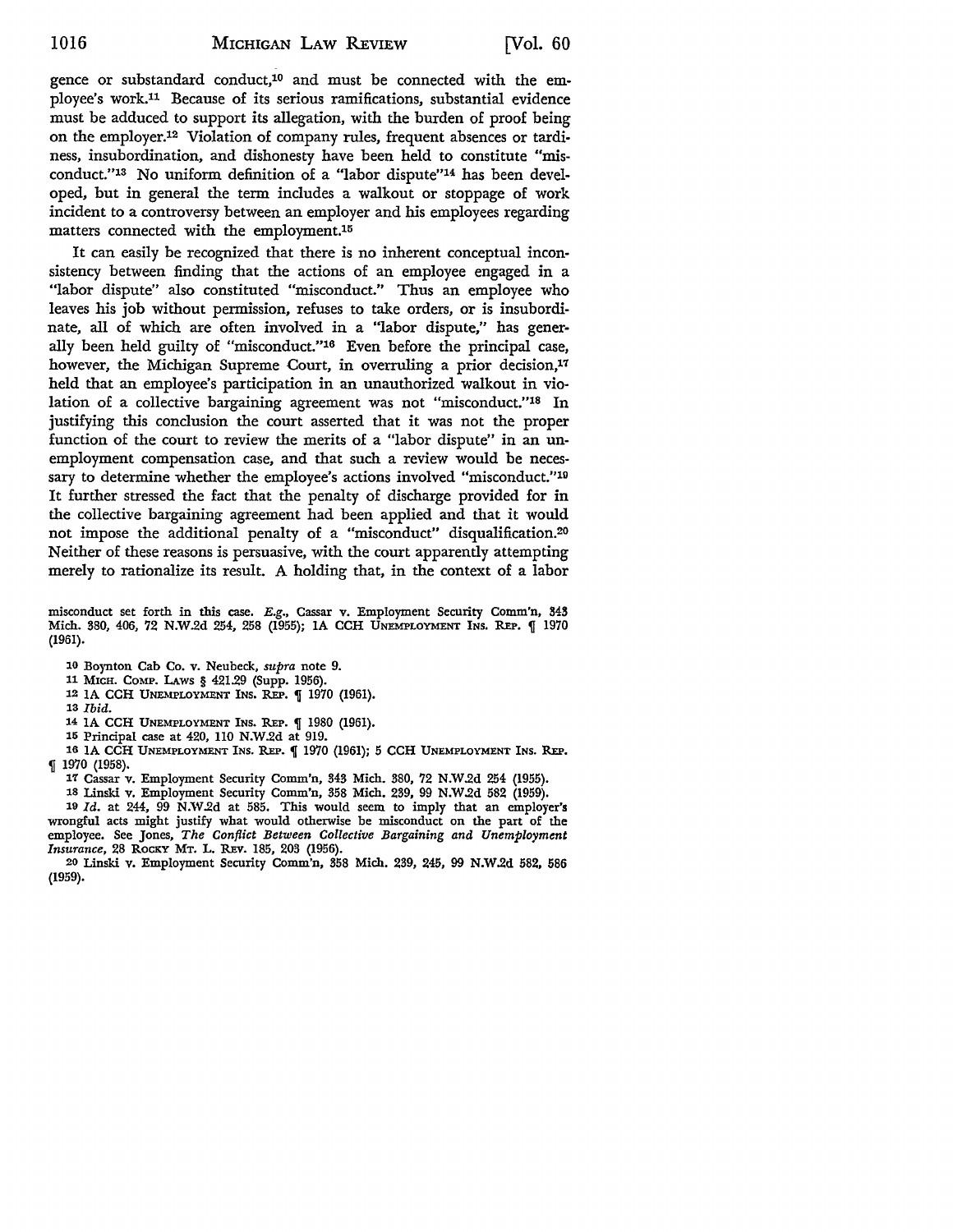dispute, the "labor disputes" provision applies unless "misconduct" is shown, while at the same time refusing to determine, in such a situation, whether an employee's acts constitute "misconduct," is tantamount to a predetermination that there was no "misconduct." Moreover, the fact that a penalty for breach of the agreement had already been provided for by the parties seemingly has no relevance to a determination of whether the legislature meant a particular disqualification provision to apply or not. Using these rationalizations for support, however, the court, in so construing the two disqualification provisions, has essentially made them mutually exclusive when applied to normal conduct by employees involved in a labor dispute,<sup>21</sup> arguably by reading into the statute something which was probably never intended since the objectives of the two provisions would appear to be quite different. "Misconduct" disqualifications were designed to prevent individuals from taking advantage of unemployment compensation benefits when their unemployment has resulted from their own wrongful actions.22 "Labor disputes" disqualifications, on the other hand, were designed primarily to preserve the neutrality of the state in labor disputes by preventing unemployment compensation, insofar as possible, from being an operative factor in the causation and prolongaton of labor disputes.23 And this provision was probably never meant to apply to discharge, but only to the voluntary and temporary absence from work normally associated with certain labor dispute activities.24

It is highly doubtful that the Michigan court would hold that the "misconduct" provision could never be applicable to an employee involved in a labor dispute since it is easy to visualize situations where the employee's conduct would be so flagrant as to necessitate such a finding.25 The reason why the line has been drawn so as to exclude from consideration the type of breach of a collective bargaining agreement found in the principal case is, however, not clear. Courts in other jurisdictions having the same or

21 "[W]here there is in the same statute a specific provision, and also a general one which in its most comprehensive sense would include matters embraced in the former, the particular provision must control, and the general provision must be taken to affect only such cases within its general language as are not within the provisions of the particular provision." Linski v. Employment Security Comm'n, *supra* note 20, at 244-45, 99 N.W.2d at 585.

22 IA CCH UNEMPLOYMENT INS. REP. **[ 1963 (1961)**.

23 Other theories advanced to explain the "labor disputes" provision are: (1) The statute is designed to compensate for involuntary unemployment only and the unemploy• ment occasioned by a labor dispute is voluntary. (2) There are serious financial dangers involved in undertaking to compensate large masses of workers in something so actuarially unpredictable as a strike. Williams, *The Labor Dispute Disqualification-A Primer and Some Problems,* 8 VAND. L. REv. 338, 354 (1955).

24 The "misconduct" provision speaks of "discharge" whereas the "labor disputes" provision speaks only of an employee's total or partial unemployment for the weeks his unemployment is due to a stoppage of work. MICH. CoMP. LAws § 421.29 (Supp. 1956).

25 Linski v. Employment Security Comm'n, 358 Mich. 239, 245, 99 N.W.2d 582, 586 (1959).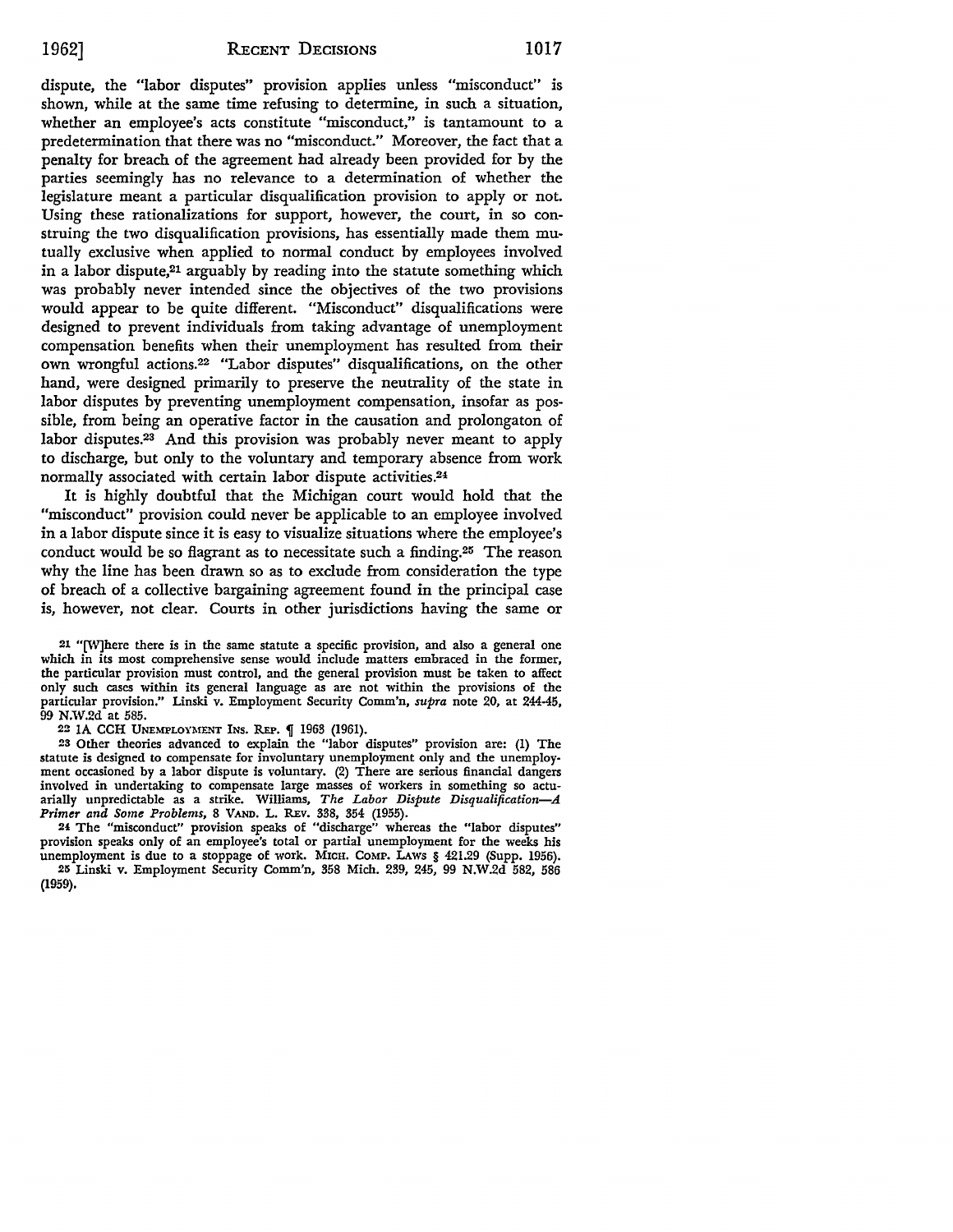similar provisions in their unemployment compensation acts have not agreed with this construction by the Michigan court.26 The differences might be the result of differing judicial conceptions of the ultimate purpose of unemployment compensation benefits in the social and legislative scheme of the state. The more welfare-oriented this purpose is deemed to be, the less likely that a court will invoke the more severe "misconduct" provision in other than extreme instances.27 A more limited, and possibly more satisfactory explanation, however, might be found in the particular court's conception of the nature of a collective bargaining agreement. A court which construes such an agreement as something less binding than an ordinary contract and as made primarily for the benefit of the employees<sup>28</sup> would probably take a more lenient view of a breach by an employee than a court which considers such an agreement to be a standard contractual arrangement which is equally binding on all parties.20 It is unlikely that the majority of the Michigan court would go so far as to hold that a person who breaches his contract is not a wrongdoer or that such action would not ordinarily constitute "misconduct."30 To do so would be to accept a historically interesting but generally rejected view of the nature of a contract.31 It is more likely that the court considers a breach of contract less significant in a labor dispute setting, or that a breach of a collective bargaining agreement is not as serious as the breach of an ordinary contract. In either case, unemployment compensation rights should not be made dependent on the results of a bargaining process. The humanitarian and economic purposes of unemployment insurance too

26 See, *e.g.,* Progress Mfg. Co. v. Unemployment Compensation Bd. of Review, 195 Pa. Super. 110, 169 A.2d 567 (1961).

27 The Michigan court appears to be quite "welfare oriented." "These benefits are designed to run not only to the benefit of claimants but, also, to the benefit of any wives and children they may have and to the benefit of the public generally." Principal case at 418, 110 N.W.2d at 919.

28 A court might come to this conclusion by analogizing the agreement to a thirdparty beneficiary contract; Howlett, *Contract Rights of the Individual Employee as Against the Employer,* 8 LAB. L.J. 316, 319 (1957); or to a trust for the benefit of the employees; Cox, *The Legal Nature of Collective Bargaining Agreements,* 57 MICH. L. REv. 1, 20 (1958); or merely to a list of restrictions on management action; Tracy, *Panel Discussion; The Nature of the Collective Bargaining Agreement,* in COLLECTIVE BARGAIN· ING AND THE LAW 156 (Univ. of Mich. Law School 1959).

29 This view is generally arrived at by construing the agreement as being, in essence, two bilateral contracts, one between the union and the employer and the other between the employee and the employer which incorporates the former. Cox, *supra* note 28, at 19. 30 *But see* Cassar v. Employment Security Comm'n, 343 Mich. 380, 390, 72 N.W.2d

254, 265 (1955) (Smith, J. dissenting).

31 The view that the duty not to breach a contract means merely a prediction that one must pay damages if he doesn't and that no moral significance is attached to a breach was strongly advocated in Holmes, *The Path of the Law,* 10 HARv. L. REv. 457, 462 (1897). Its implications have been vigorously questioned and contested. See WILLIS-TON, CoNTRAcrs § 1357 (rev. ed. 1937). See also Bauer, *Consequential Damages in Contract,* 80 U. PA. L. REV. 687, 696 (1932).